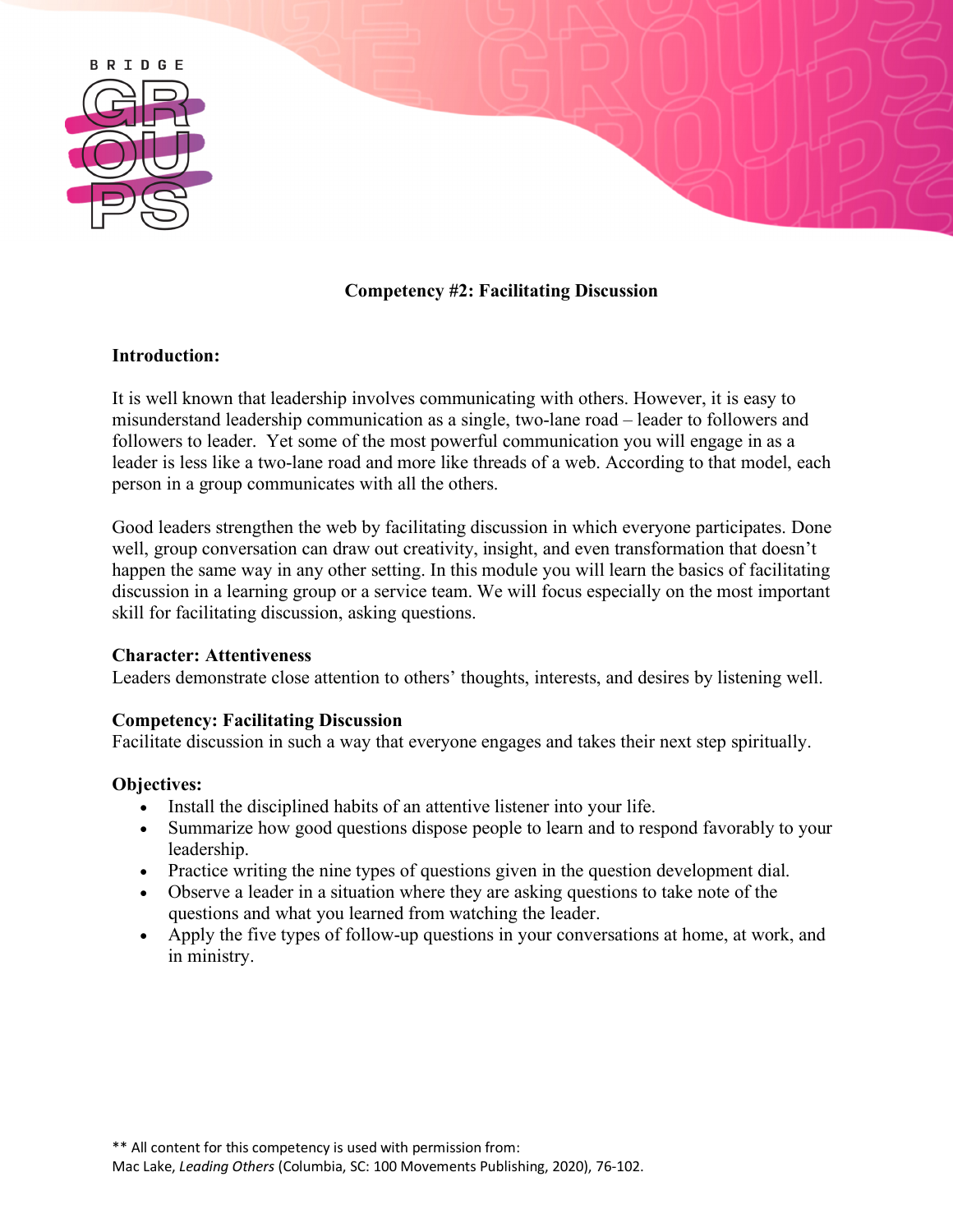

### **Deepen Your Character: Attentiveness**

I remember a sign from what I was a child that used to appear at railroad crossings, especially ones that didn't have a gate to come down when a train was coming through. The sign said, "Stop, Look, and Listen." It wasn't just good advice for drivers – it's pretty good advice for leaders too. Being a leader involves a good deal of responsibility. It is easy to get caught up in the flow of events and rush of things to do. When pushed along that whitewater stream, we are prone to become inattentive to the people around us. Attentiveness means devoting close attention to others' thoughts, interests, and desires. Attentiveness is a crucial character trait for leaders, because when they attend to the people they lead, those people are much more likely to attend to what the leader has to say.

The first and fundamental behavior of attentiveness is listening. A good listener hears what a person says and also uses their sympathetic creativity to deduce what someone is thinking but not saying. A good listener receives what the person has to say on their own terms without muddying it up with the listener's own assumptions. A good listener also does not interrupt the speaker by cutting the person off or by getting lost in their own thoughts. The importance of attentive listening is summed up concisely in a couple of proverbs from two books in the Bible.

# **Scripture:**

As you read the following Scripture, meditate on what the author wishes to communicate, and answer the questions below. Allow the Holy Spirit to speak to you and challenge you as a leader about how you can develop your character so that you are attentive in your everyday life.

# **Proverbs 18:13**

*To answer before listening – that is folly and shame.*

### **James 1:19**

*My dear brothers and sisters, take note of this: Everyone should be quick to listen, slow to speak.*

From what you have observed in life, what consequences might you experience when you speak too quickly?

Why is attentiveness such an important trait for a leader to develop in their character?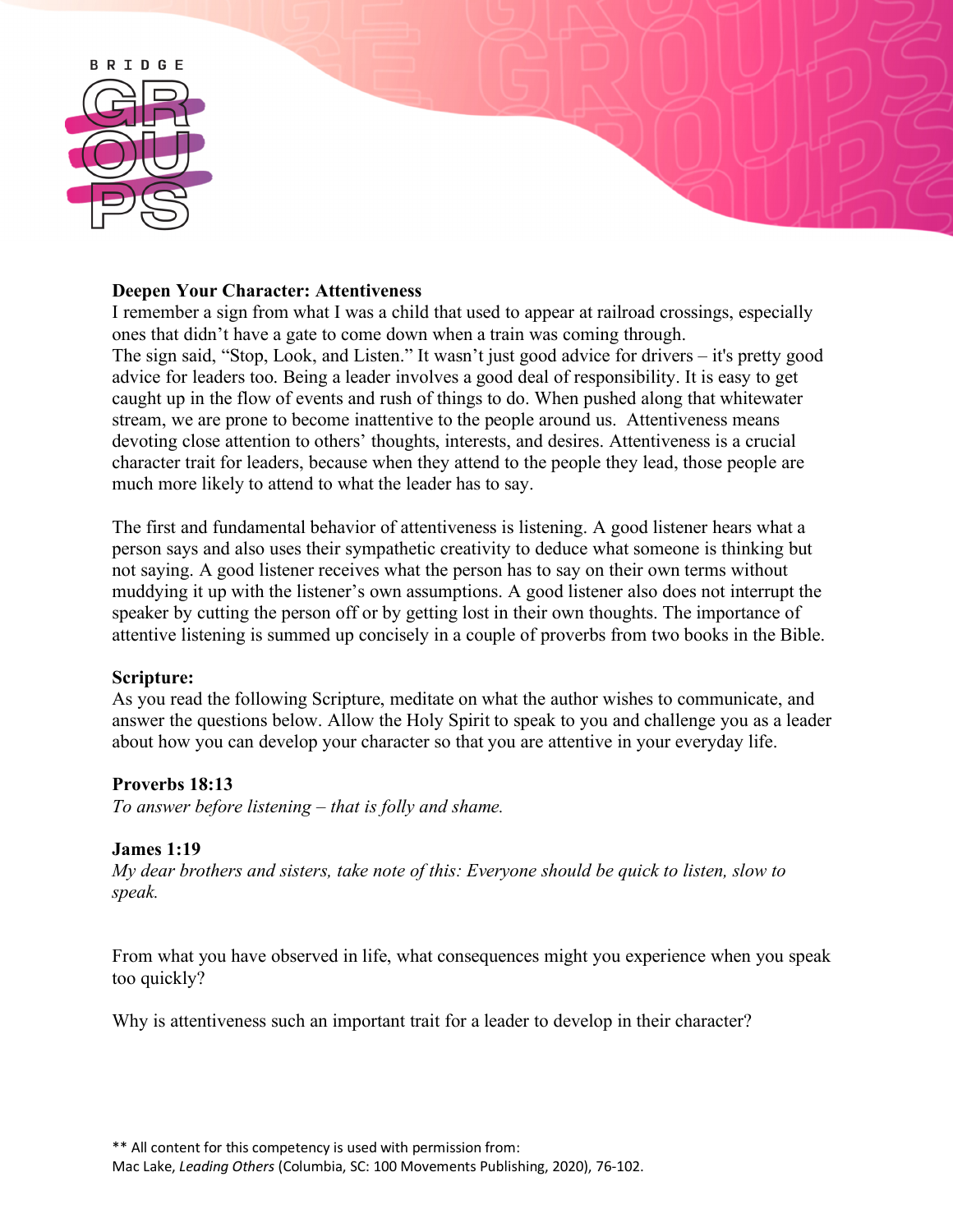

Rate yourself on a scale of 1 to 5 where 1 is "quick to speak, slow to listen" and 5 is "quick to listen, slow to speak."

When someone else is speaking, what kind of thoughts tend to distract you from what the person is truly saying?

What discipline or habit would help make you a more attentive listener?

Now that we have examined the character trait of attentiveness, we can begin to work through the core competency for this module: *Facilitate discussion in such a way that everyone engages and takes their next step spiritually.* As you read what follows, note how attentiveness can undergird a leader's competency of facilitating discussion.

# **Develop Your Competency: Facilitating Discussion**

#### **Preassessment**

Before proceeding, complete the assessment below. In the final module of this training guide, you will retake it as a post-assessment to measure your transformation and growth in this competency.

The following proficiencies demonstrate mastery of this module's competency. For each of them, give yourself a grade of A, B, C, D or E to reflect your actual level of competency today. Giving yourself and A+ indicates you are model for others to follow. An E indicates no mastery.

| <b>Proficiency:</b>                                                                       | <b>Preassessment:</b> |
|-------------------------------------------------------------------------------------------|-----------------------|
| Value the power questions have to produce transformation in the lives of<br>participants. |                       |
| Write a series of questions that follow a progressive thought pattern                     |                       |
| Ask questions in a way that generates the engagement of everyone in the<br>group.         |                       |
| Ask follow-up questions that deepen the insights of the group.                            |                       |
| Be comfortable with silence, giving the group time to process their thoughts.             |                       |

\*\* All content for this competency is used with permission from:

Mac Lake, *Leading Others* (Columbia, SC: 100 Movements Publishing, 2020), 76-102.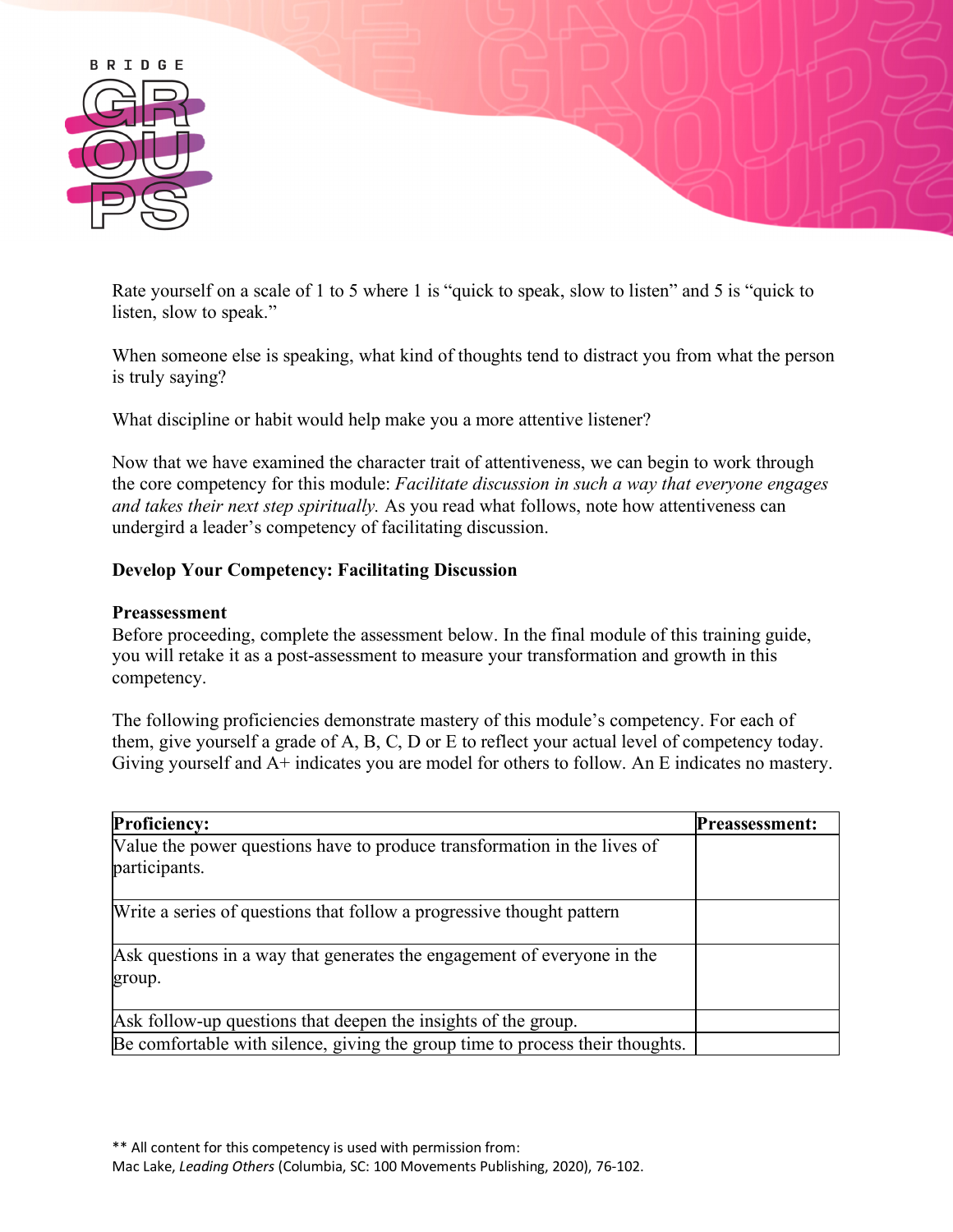

### **Reflection Questions:**

In what situations do you need to facilitate good discussions (in any of the various roles you play in your life)?

Think of a group you were a part of in which everyone actively participated in conversation. Who made sure everyone had a say? How did they do it?

No matter what kind of group or team you lead – even if you are just guiding one other person – there are many occasions that you want to get a good discussion going.

- For group leaders, good discussion is at the heart of the learning and bonding that happens in a small group meeting.
- For team leaders, good discussion is important whenever the team is debriefing an event, solving problems, and devising best practices.
- For those leading children or students, good discussion makes the participants feel valued and understood.

However, it's one thing to know that facilitating a lively discussion is important. It's another thing to do it. Sometimes this causes committed leaders real frustration. Once when I was leading a training seminar on this subject, a veteran small group leader approached me. "For years I've been leading a group over breakfast on Tuesday mornings," he explained. "The problem is that I always ask questions to get discussion going, but nobody answers. Then I end up doing all the talking."

This well-intentioned small group leader was having a hard time stimulating discussion, and he needed the help that this training module provides. To his credit, though, he was on the right track, because he knew that getting people talking had to do with asking questions well. He knew that *good discussion comes from good questions.*

Over the years I've discovered there is a great power in great questions. Great questions generate not only discussion but discovery. They draw out not only information but insight. The power of conversation is transformation.

In this module you will learn to ask questions that generate insightful conversation so that people take their next step. First we'll look at why questions are important for leaders. Then I'll show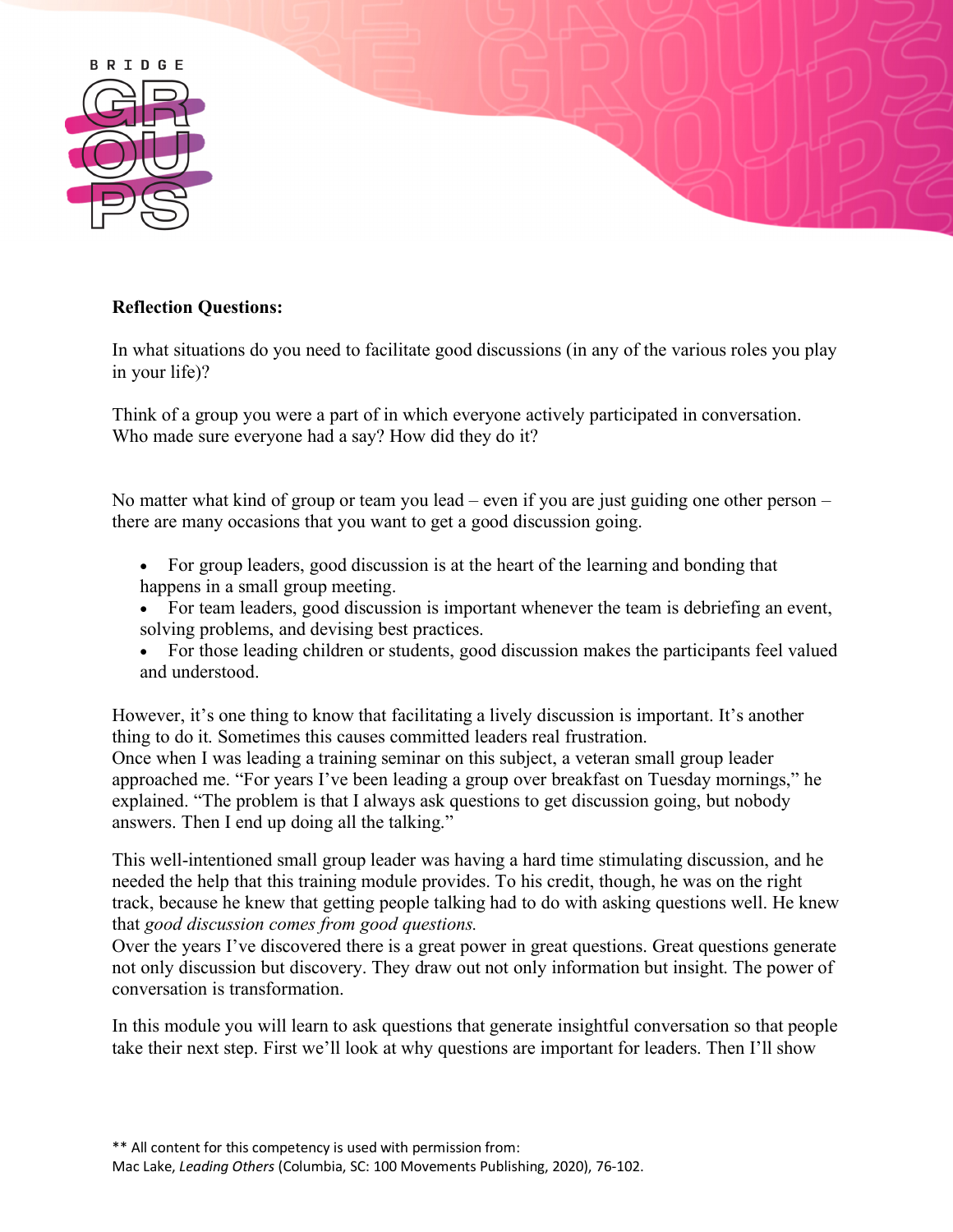

you a useful tool for generating the right question at the right level of depth at the right time. Lastly, I'll give you tips on how to ask questions to as to avoid common mistakes.

How would you rate your proficiency at getting a good discussion going?

What would you ask the best question asker on Earth?

### **Your Brain on Questions**

In high school or college, did you ever take a class on public speaking? Many of us have. But how many of us had a class on asking questions? Probably none of us, but arguably that skill is far more important and practical. When we don't grasp the power of questions, we won't utilize them to impact development, innovation, and engagement of the people we lead. The Gospels show Jesus asking questions all the time – over 300 of them! Yet this leadership proficiency that Jesus displayed long ago has since been corroborated by scientific research that reveals the enormous influence questions have on the human brain. There are three reasons why questions are so useful for leaders.

**First, questions create likeability for the leader.** Some Harvard researchers observed thousands of natural conversations among participants who were getting to know each other. The researchers randomly assigned some people to ask many questions, at least nine in fifteen minutes, and others to ask very few, no more than four in fifteen minutes. The people who asked many questions were better liked by their conversation partners, and they learned more about their partners' interests. In the same way, asking questions improves interpersonal connection and raises your likeability, which increases your influence on your group or team.

**Second, questions create intensity in focus.** They capture the mind's attention and focus brainpower on a topic.

Neuroscientist John Medina points out that research shows that we can't multitask. We are biologically incapable of processing attention-rich inputs simultaneously. So if you are able to give a person the right input, it will focus them on one thing that they must give all their attention to.

That's exactly what a question does; it triggers a mental reflex called "instinctive elaboration." This means that when the person hears the question, for a moment they cannot think about anything else but the answer to your question. In essence, you can use questions to hijack a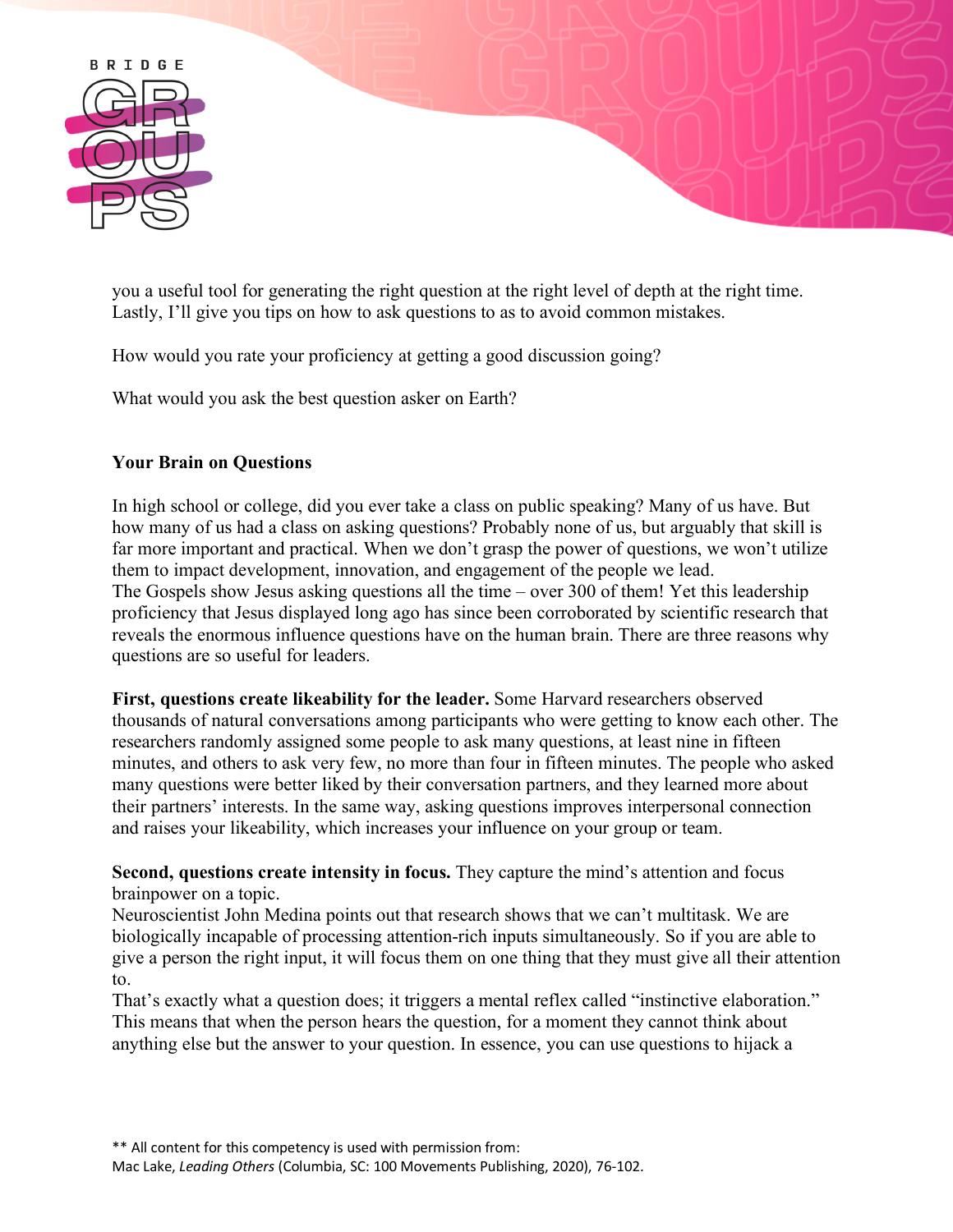

person's brain. Because the brain cannot multitask, when you ask a question you have created an intensity of focus. The better the question the longer and better the intensity of focus the person will have.

**Third, questions create curiosity for learning.** You can prime someone's brain to be more receptive to development, innovation, and engagement simply by asking good questions. A psychologist at the University of California was curious to know why we retain some information but forget other things. So he and his colleagues asked nineteen volunteers to review more than 100 trivia questions such as "What does the term 'dinosaur' actually mean?" and "What Beatles single lasted longest on the charts, at nineteen weeks?" Participants rated each question by how curious they were to know the answer.

The researchers put participants in an MRI machine that scanned the brain, and they gave participants the questions again, only this time they were allowed to see the answers too. Whenever a participant learned the answer to a question they were very curious about, the part of the brain that regulates pleasure and reward "lit up."

This area of the brain releases a chemical called dopamine, which gives us a "high" feeling and stimulates us to seek more of the same pleasure. Dopamine also enhances the connections between cells that are involved in learning. So when participants were tested later, they remembered more answers to questions they were more curious about.

A person's curiosity is influenced by how much knowledge they already have when they encounter the question. If a person already knows everything about the question – they've known the answer so well for so long that there is nothing new about it – their curiosity remains low. At the opposite extreme, if a person knows so little about the question they can't begin to understand it, much less answer it, their curiosity stays low as well. The sweet spot is in the middle, when someone knows enough about the topic to understand the question well but they don't immediately know the answer. When a question stretches someone just beyond what they know into something they don't, then the person becomes highly curious.

The big takeaway is that the right question stimulates curiosity, satisfied curiosity releases dopamine, and dopamine secures learning, development, and innovation. Just giving answers or orders doesn't do it; we give up learning leverage that way. If we sow answers in a field that has not been fertilized with curiosity, the seeds of our knowledge will be unproductive. But when we use questions to prepare the soil of the learner's mind with curiosity, we create a field of thinking that is fertile for discovery and insight.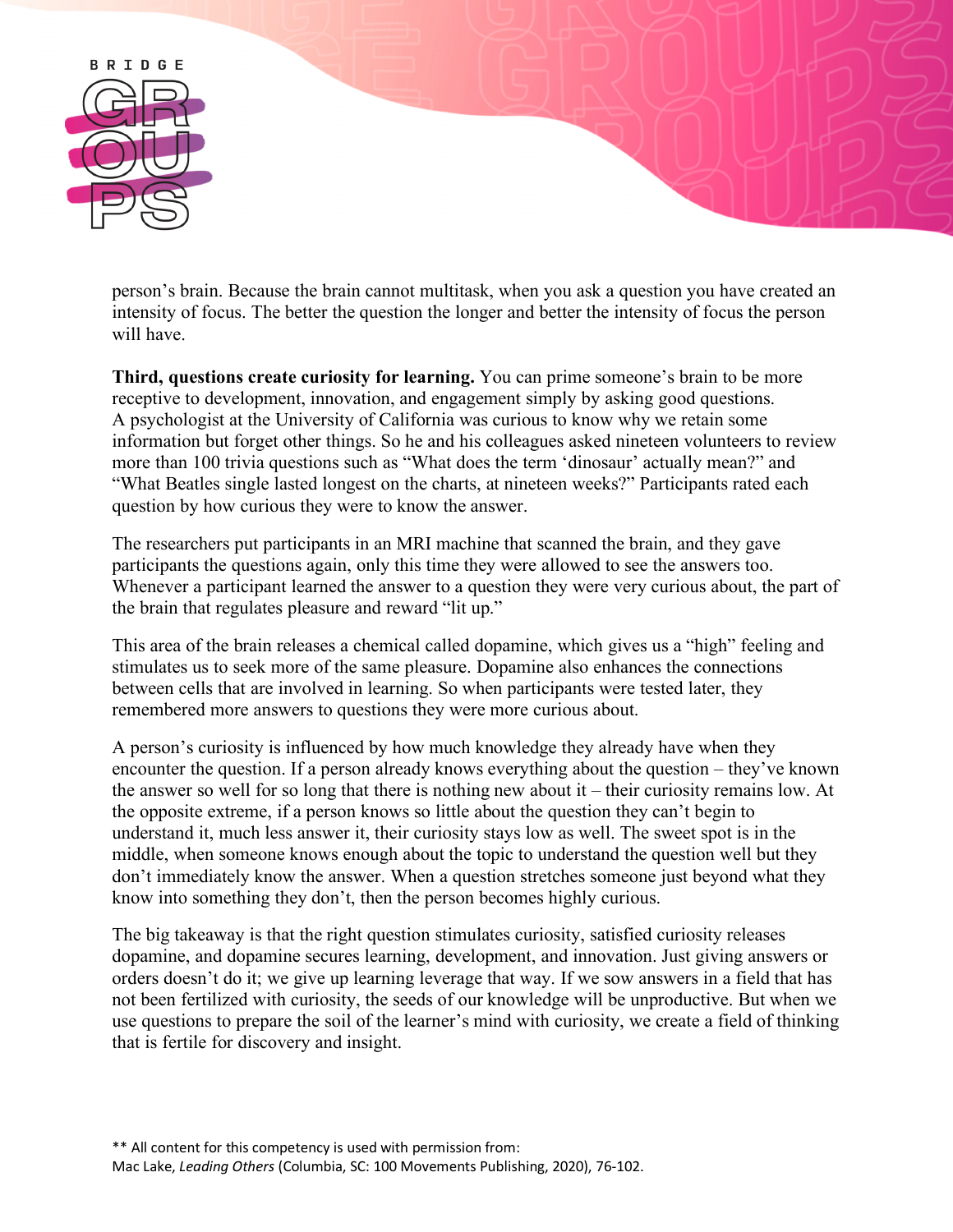

# **Asking Well**

So far we've looked at why questions are important for facilitating a discussion that changes the people who take part. We've also explored different kinds of questions that we can use to take people progressively deeper into transformation. But without knowing more about how to engage people with our questions, we won't get the discussion we hope for. So here are five best practices for using questions to facilitate discussion.

# **1. Ask Simply**

For a discussion to begin, someone has to go first in answering a question. But for someone to answer a question, they have to understand it. And in order to understand it, the question has to be simple enough to stick firmly when it is spoken.

"Simple" means a few things. First, the question should have the shortest

words possible. Second, it should have the fewest words possible. (Note: These two rules often conflict with each other, so use good judgement.) It usually should also have the fewest clauses possible. So you don't want to say, "[1] What would you do [2] that fits the qualifications [3] that we listed [4] in order to accomplish our goal?" Instead you could ask this simply worded, one-clause question: "What approach might fit our list?"

Asking simply also means not asking two questions at once. Yes, there are exceptions to this, especially when the first question is to jog someone's memory and the second asks them about the thing they remember. ("Who had the biggest impact on you, and what did they teach you?") But in general, asking compound questions confuses people and leads to no answer or poorquality answers. Beware of jamming two ideas into a single question too ("Where did you see the best example and worst example?").

Finally, ask the question and then close your mouth! Don't continue on by rephrasing the same question in different words. Don't repeat the question. Don't answer your own question. Don't conclude with, "So, uh, what do any of you think?" Simply say the question in one breath and let it stand on its own in silence until someone answers or asks for clarification.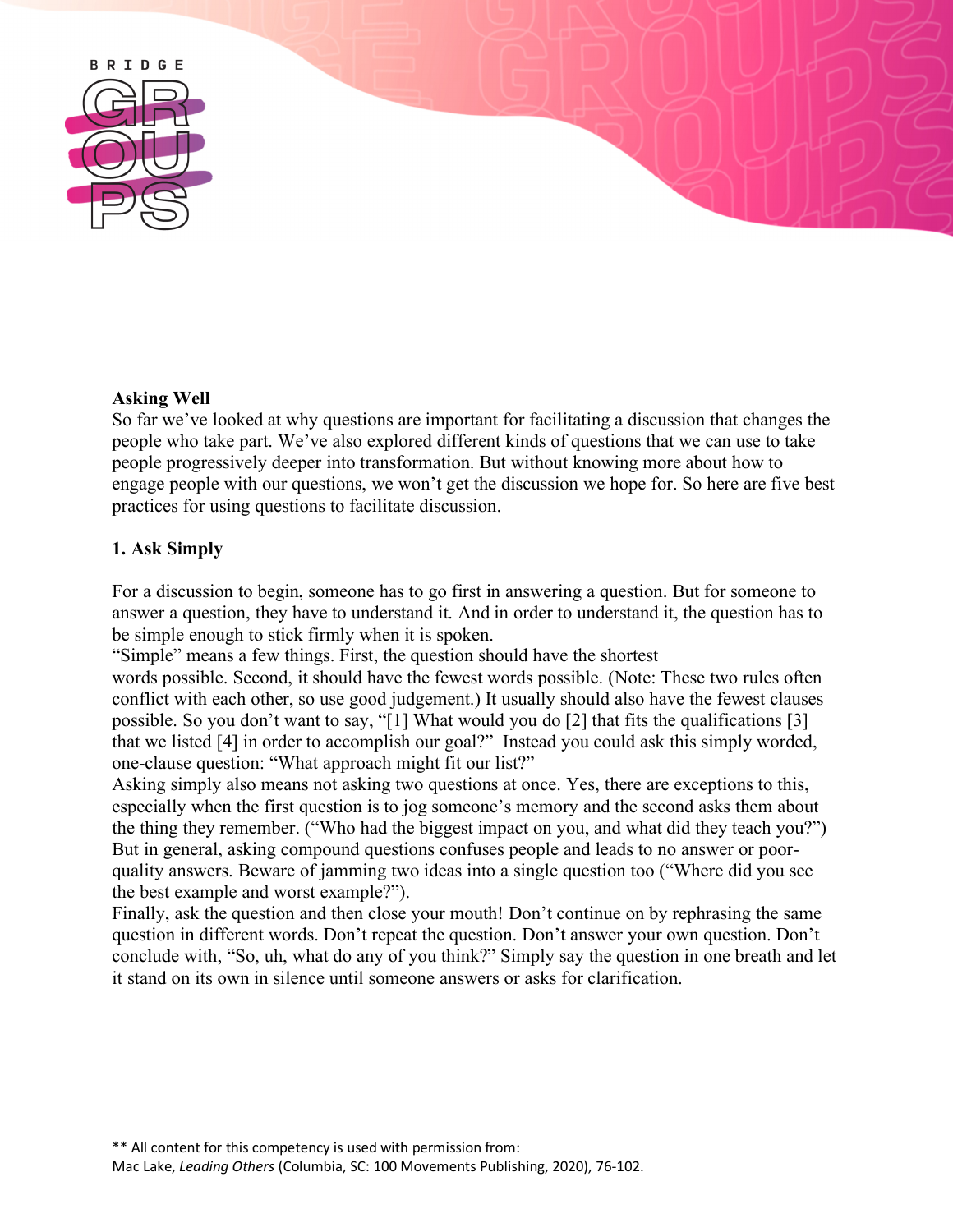

# **2. Ask Genuinely**

To facilitate discussion, do not ask a question if you don't honestly want to know whatever people are thinking. I don't mean that you would be sneaky or dishonest in how you ask questions. Instead I mean that we're all tempted to use questions to steer the conversation in the direction we want it to go.

When we're standing in front of a class, we might ask a question looking for a particular "right" answer and nobody minds. That's because we're not really trying to facilitate discussion but convey information in an engaging way; that's what everyone expects us to do. But in a true discussion, leading questions are conversation killers. They turn a discussion into a lecture; either no one will respond or someone will answer and then silently wait for you to continue. There's a difference between arranging questions for progressive depth and styling them to elicit particular answers. You can check yourself by considering whether your question assumes that the person you're asking with you ("How can we get more of this thing that all of us like?") or whether you are looking for confirmation of your opinion ("Don't you think that...?"). Be careful – often leading questions are phrased in a much more subtle way than these examples. Most importantly, by taking on the role of facilitator, you are giving up the role of ordinary participant. One of the rights you're giving up is the right to debate, maybe even the right to express disagreement unless a lively discussion on a topic has been rolling for some time. If a person says something you disagree with, let the rest of the group respond to it.

# **3. Ask Thoughtfully**

Ask questions that don't have immediately obvious answers. If you ask a group of eager secondgraders an obvious question, everyone will answer. If you ask any other group, no one will answer. It is true that there is a place for relatively simple (but not too simple) observation questions near the beginning of a discussion ("What instructions does Jesus give the disciples in these verses?"). These get the whole group to focus their attention on stuff that is important for the topic being discussed.

But move as soon as possible to questions that require reflection, analysis, evaluation, or imagination. When people start to answer questions like that, it triggers new thoughts in the other people in the group, and they respond as well. Pretty soon you have a crackling discussion going.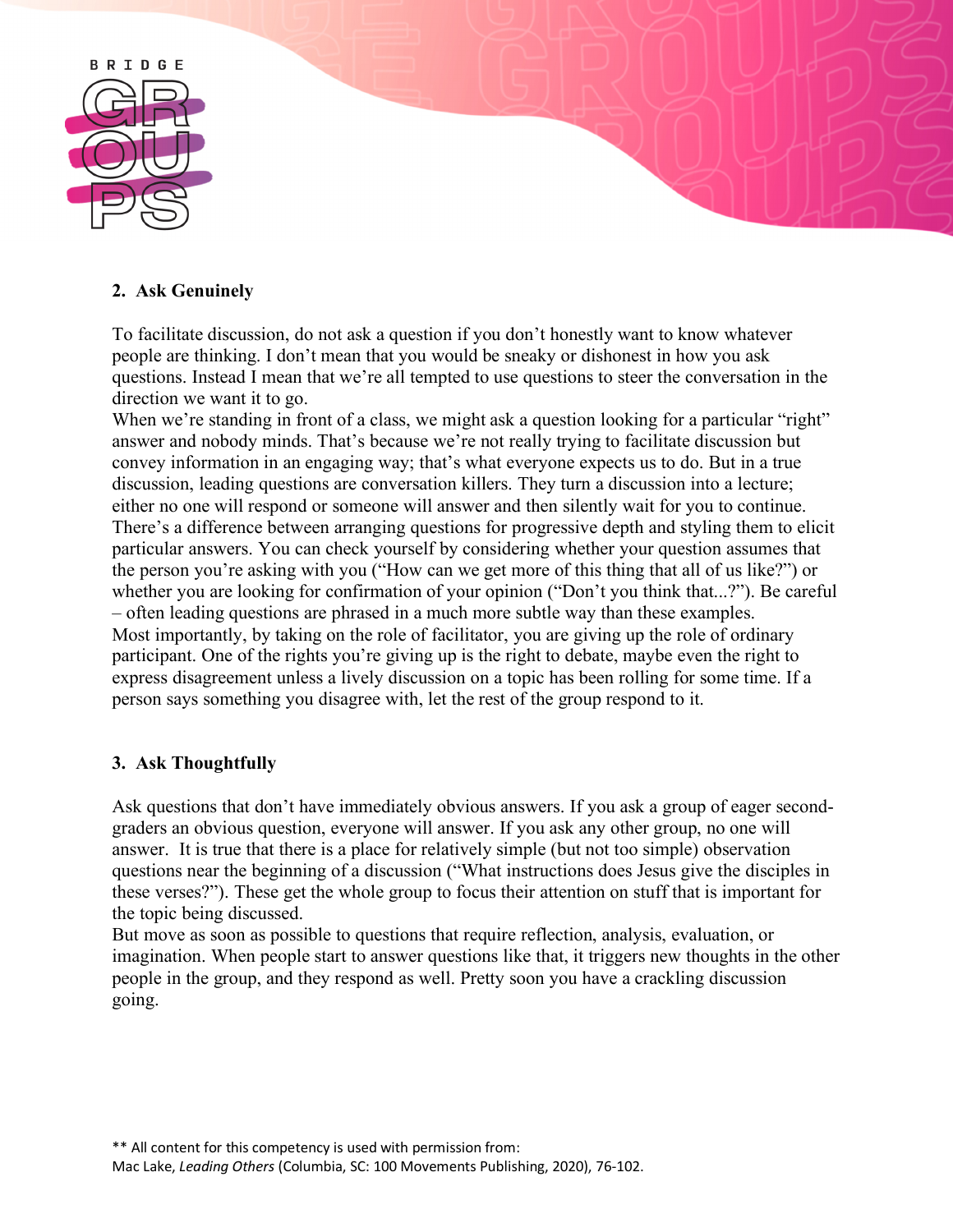

### **4. Ask Patiently**

When you ask a question simply, genuinely, and thoughtfully, you are well on your way to a great discussion. Do you know what comes next in a great discussion? Silence. Yes, that's right. Unless you're surrounded by electric extroverts (and sometimes even then), a really good question will make the room go quiet, because people are thinking about it. That's a good thing! Let the room breathe. Remember, you've already had the question in your mind for a while; they're hearing it for the first time. If the silence continues, ride it out until it gets uncomfortable. Then ride it some more. Don't rush in to save them. The truth is that you probably feel more uncomfortable than the rest of the room does, so don't interrupt their thinking to save yourself?

### **5. Ask Ready**

After the pregnant silence, someone will answer your terrific question. Great! But now what do you do? Unless someone darts in to respond to the person before you do (which is usually a good thing!), respond by rephrasing back to them what they said. This shows that they've been heard and it may lead them to elaborate or go deeper all by itself. Then you have a couple of options. One is to throw it back to the group by asking the question again. The other is to draw more out of the first answerer with a follow-up question. There are five kinds of follow-up questions that are good to have in your tool belt:

- Ask for s**tory**. ("When have you experienced that yourself?" "Who have you seen do that well?")
- Ask for **viewpoint**. ("How did you come to look at things that way?" "What would you change about this situation?")
- Ask for **diagnosis**. ("How would you rate yourself in that on a scale of 1 to 5?" "What would you do differently next time?")
- Ask for **steps**. ("What are the most important steps you can take over the next ninety days?" "If you could have someone to help you, who would it be?")
- Ask for **ideas**. This is asked to the whole group. ("What are four mistakes that people commonly make?" "What are three excuses people commonly give?")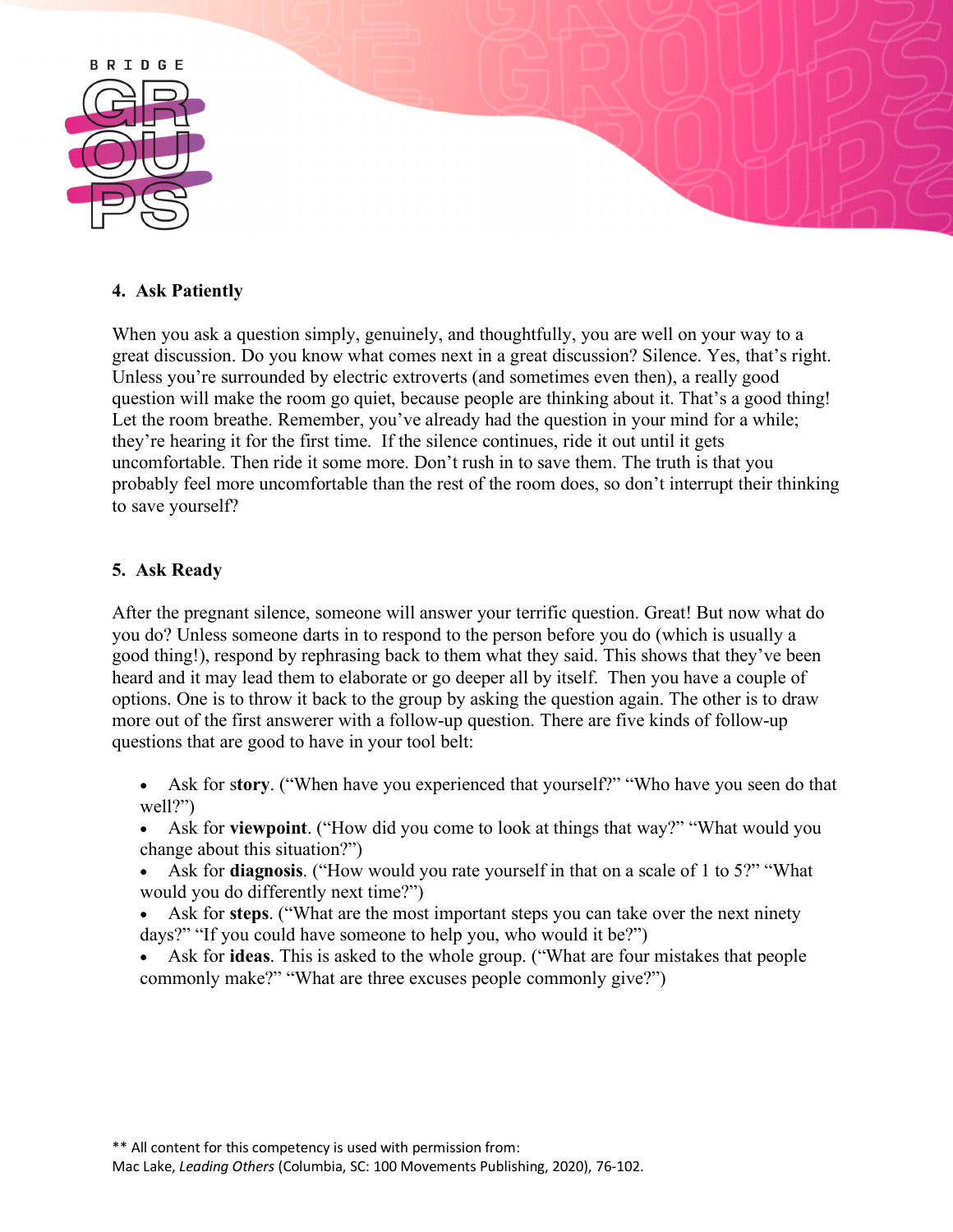

#### **Becoming a Question Collector**

In my mid-twenties I read a booklet by executive mentor Bobb Biehl called *Asking Profound Questions.* When Biehl described how he loved to collect questions, I was captivated. I had heard of people collecting baseball cards, coffee mugs, and rare coins, but questions? This was a new, intriguing thought to me. So I started collecting questions myself.

In addition to collecting questions, I curate questions – that is, I have found certain questions that are standbys and go-tos because they work so well. They're always in my pocket so I can get a discussion going on the fly or move it to the next level of depth and transformation. You too can become a master of questions who facilitates great discussions. All it takes is practice!

Of the five best practices for asking well, which do you do most easily already?

Which do you think will be most difficult for you?

What habits can you learn that will help you gain proficiency in your most challenging area?

### **Put It into Practice**

Developing a new skill requires practice. Before you get together with your trainer, complete the following assignments to help you practice giving feedback.

1. In the next group or team meeting you participate in, take note of the questions your leaders asks. Afterwards ask your leader why he or she asked certain questions in the meeting.

2. Either pick a passage of Scripture or a service situation your team might have. Write one of each kind of question in the Question Development Dial.